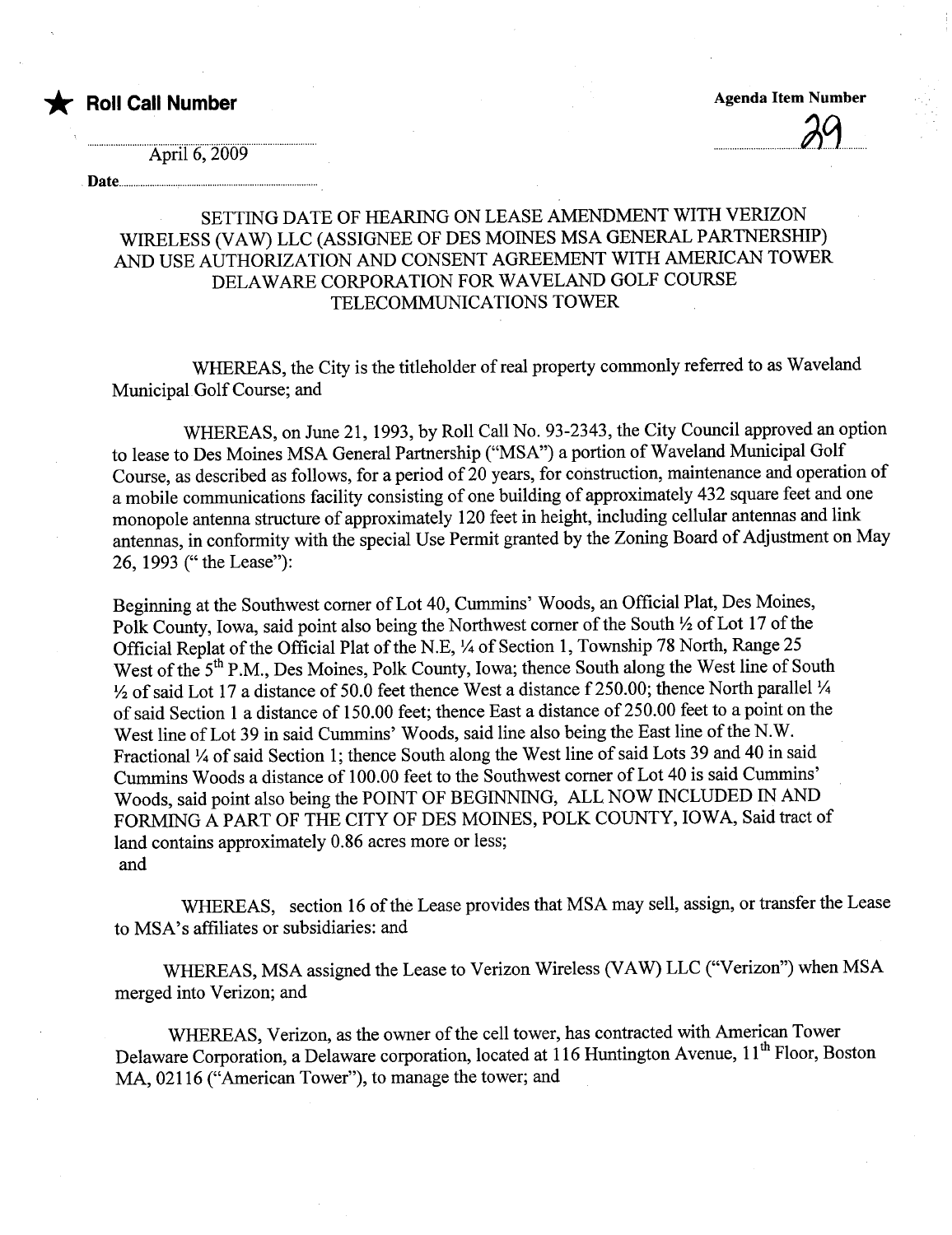# \* Roll Call Number Agenda Item Number Agenda Item Number

 $\overline{\mathcal{L}}$ .

April 6, 2009

Date..... ............................................................................

WHEREAS, the Lease expires on October 31,2013; and

WHEREAS, Verizon desires to increase the term of the Lease and to provide for up to four 5 year renewal terms at Verizon's option, to decrease the area of the lease, as described below, and to authorize American Tower to install additional antennas and supporting service buildings:

A PART OF THE NW FRACTIONAL 1/4 OF SECTION 1, TOWNSHIP 78 NORTH, RANGE 25 WEST OF THE 5TH P.M., POLK COUNTY, IOWA LYING NORTH OF INTERSTATE 235, BEING MORE PARTICULARLY DESCRIBED AS FOLLOWS;

COMMENCING AT THE SOUTHWEST CORNER OF LOT 40, THENCE SOUTH 00°18'37" EAST, A DISTANCE OF 50.00 FEET; THENCE SOUTH 89°41'23" WEST, A DISTANCE OF 100.00 FEET TO THE POINT OF BEGINNING; THENCE SOUTH 89°41'23" WEST, A DISTANCE OF 150.00 FEET; THENCE NORTH 00°18'37" WEST, A DISTANCE OF 150.00 FEET; THENCE NORTH 89°41'23" EAST, A DISTANCE OF 150.00 FEET; THENCE SOUTH 00°18'37" EAST, A DISTANCE OF 150.00 FEET TO THE POINT OF BEGINNING. SAID PARCEL CONTAINS 22,500 SQUARE FEET MORE OR LESS.

ACCESS/UTlLITY EASEMENT DESCRIPTION (AS SURVEYED)

A 20 FOOT WIDE STRIP PARCEL IN PART OF THE NW FRACTIONAL 1/4 OF SECTION 1, TOWNSHIP 78 NORTH, RAGE 25 WEST OF THE 5TH P.M., POLK COUNTY, IOWA LYING NORTH OF INTERSTATE 235, THE CENTERLINE OF WHICH IS MORE PARTICULARLY DESCRIBED AS FOLLOWS;

COMMENCING AT THE SOUTHWEST CORNER OF LOT 40, THENCE SOUTH 00°18'37" EAST, A DISTANCE OF 50.00 FEET; THENCE SOUTH 89°41'23" WEST, A DISTANCE OF 100.00 FEET; THENCE NORTH 00°18'37" WEST, A DISTANCE OF 27.42 FEET TO THE POINT OF BEGINNING; THENCE SOUTH 22°05'36" EAST, A DISTANCE OF 34.70 FEET; THENCE SOUTH 03°01'20" WEST, A DISTANCE OF 154.67 FEET; THENCE NORTH 90°00'00" EAST, A DISTANCE OF 95.82 FEET TO THE POINT OF TERMINATION. SAID PARCEL CONTAINS 5,703 SQUARE FEET MORE OR LESS;

and

WHEREAS, Verizon has agreed to a Lease Amendment Agreement for the above described property, which allows the Lease to be extended for up to four 5-year renewal terms at the option of Verizon beginning at the end of the initial term, November 1, 2013, and provides for rent of\$15,500.00 (includes two antennas) per year beginning on November 1,2014, with ay 3% anual increase, a copy of which is on file in the City Clerk's Office; and

WHEREAS, American Tower has agreed to a Use Authorization and Consent Agreement for the above described property, which allows co-location of antennas on the tower and supporting ground structures, with rent consisting of a one- time payment of \$16,000 plus \$8,340.00 in annual rent for each co-location commencing January 1, 2009, with a 3% annual increase, a copy of each which is on file in the City Clerk's Office; and

WHEREAS, such Use Authorization and Consent Agreement also approves a proposed support structue for the Verizon tower; and

WHEREAS, the Amendment and Use Authorization and Consent to Sublease of said real estate by Verizon for such puroses will not adversely affect the use of adjoining real estate by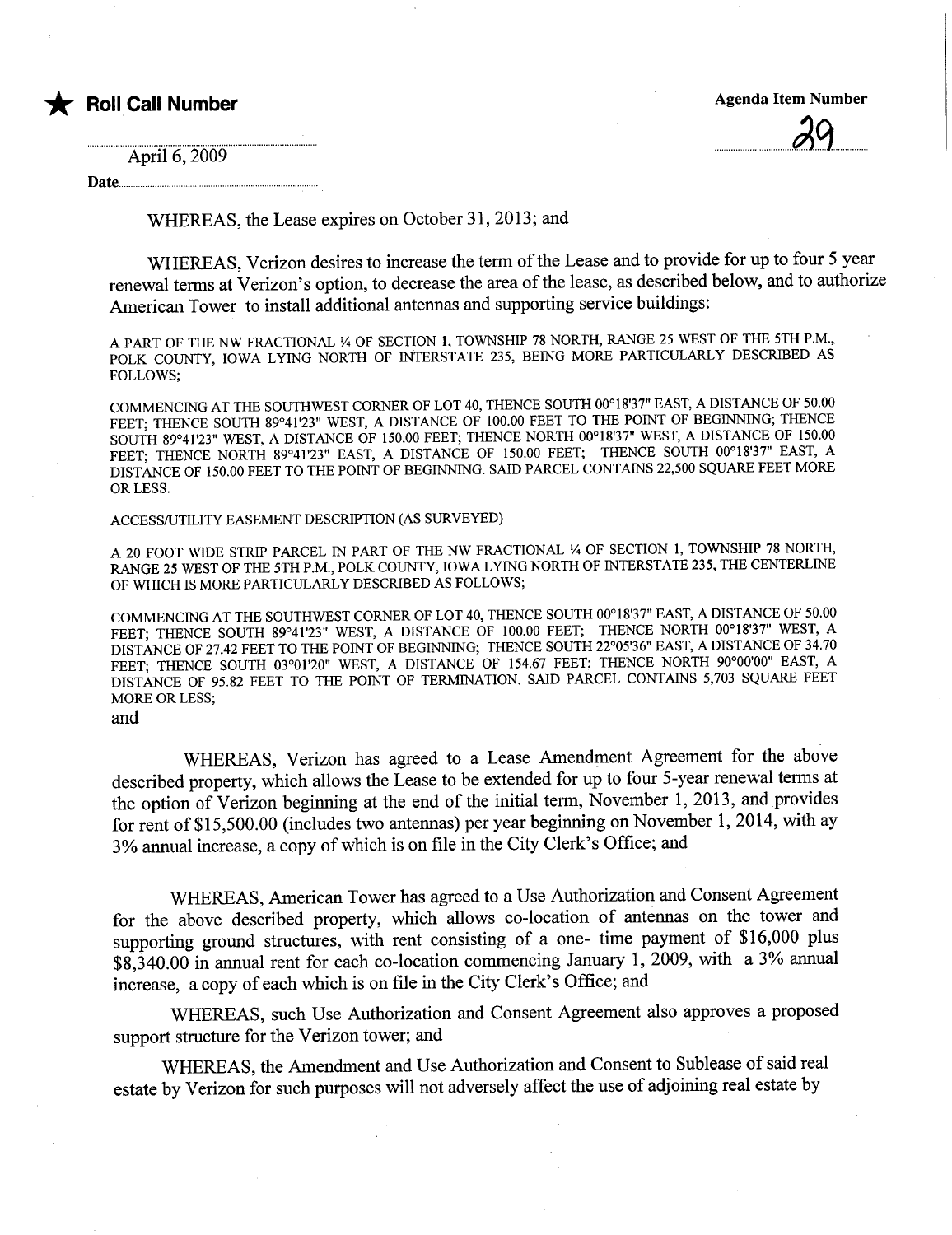## **Roll Call Number**

..............................S~l......

ان میکن<del>د و در واقع م</del>رکز روز با دارد.

الداملة هوالان

# Date...April.6, 2009.

the City for municipal purposes and use of the real estate is presently not required for municipal puroses; and

WHEREAS, Park and Recreation and Communty Development staff believe that allowing additional co-locations of antennas on the Verizon tower will not adversely affect use of the Waveland Municipal Golf Course and will be more efficient than allowing additional telecommuncations towers in the vicinity.

NOW, THEREFORE, BE IT RESOLVED by the City Council of the City of Des Moines, Iowa that:

1. The City Council of the City of Des Moines shall consider approval of a Lease Amendment Agreement by and between the City and Verizon Wireless (VAW) LLC, assignee of Des Moines MSA General Parnership, for a portion of Waveland Municipal Golf Course, as described below, which extends the curent lease term for up to four 5-year renewal terms at the option of Verizon beginning at the end of the initial term, November 1, 2013, and provides for rent of \$15,500.00 (includes two antennas) per year beginning on November 1,2013, with a 3% anual increase.

The current lease area is described as follows:

Beginning at the Southwest comer of Lot 40, Cummins' Woods, an Official Plat, Des Moines, Polk County, Iowa, said point also being the Northwest corner of the South  $\frac{1}{2}$  of Lot 17 of the Official Replat of the Official Plat of the N.E, 1/4 of Section 1, Township 78 North, Range 25 West of the 5<sup>th</sup> P.M., Des Moines, Polk County, Iowa; thence South along the West line of South  $\frac{1}{2}$  of said Lot 17 a distance of 50.0 feet thence West a distance f 250.00; thence North parallel  $\frac{1}{4}$ of said Section 1 a distance of 150.00 feet; thence East a distance of 250.00 feet to a point on the West line of Lot 39 in said Cummins' Woods, said line also being the East line of the N.W. Fractional 1/4 of said Section 1; thence South along the West line of said Lots 39 and 40 in said Cummins Woods a distance of 100.00 feet to the Southwest corner of Lot 40 is said Cummins' Woods, said point also being the POINT OF BEGINING, ALL NOW INCLUDED IN AND FORMING A PART OF THE CITY OF DES MOINES, POLK COUNTY, IOWA, Said tract of land contains approximately 0.86 acres more or less.

The proposed reduced lease area in the Lease Amendment is described as follows:

A PART OF THE NW FRACTIONAL 1/4 OF SECTION 1, TOWNSHIP 78 NORTH, RANGE 25 WEST OF THE 5TH P.M., POLK COUNTY, IOWA LYING NORTH OF INTERSTATE 235, BEING MORE PARTICULARLY DESCRIBED AS FOLLOWS;

COMMNCING AT THE SOUTHWEST CORNER OF LOT 40, THENCE SOUTH 00°18'37" EAST, A DISTANCE OF 50.00 FEET; THENCE SOUTH 89°41'23" WEST, A DISTANCE OF 100.00 FEET TO THE POINT OF BEGINNING; THENCE SOUTH 89°41'23" WEST, A DISTANCE OF 150.00 FEET; THENCE NORTH 00°18'37" WEST, A DISTANCE OF 150.00 FEET; THENCE NORTH 89°41'23" EAST, A DISTANCE OF 150.00 FEET; THENCE SOUTH 00°18'37" EAST, A